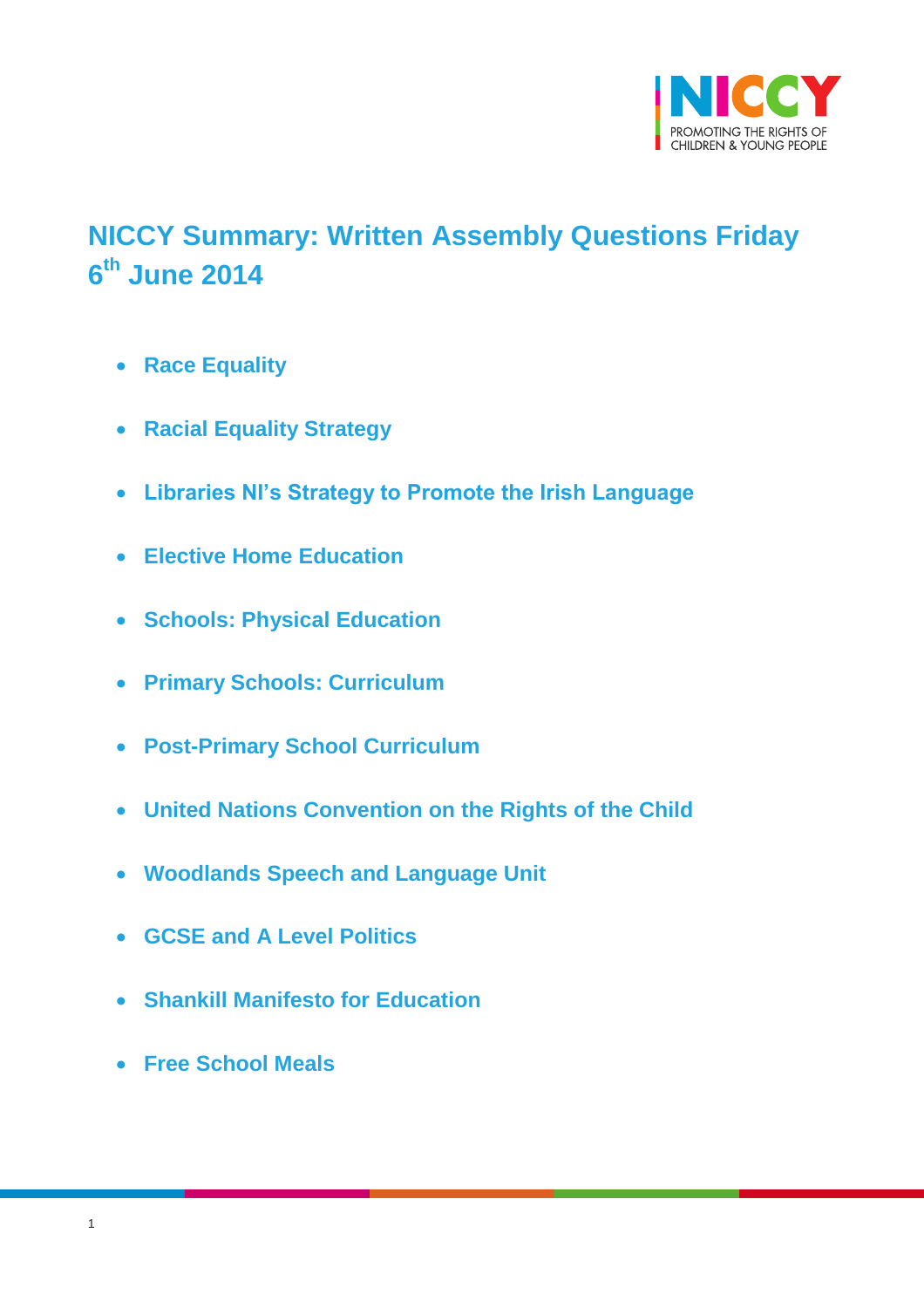

- **[Education and Skills Authority](#page-9-0)**
- **[EU Youth Guarantee Scheme](#page-10-0)**
- **[Disposable Nappies](#page-12-0)**
- **[Services Provided by Family Support](#page-13-0)**
- **[Sexual Offences Act 2003 \[Sections below relate to trafficking\]](#page-14-0)**
- **[Cases Involving Articles 59 to 64A](#page-15-0)**
- **[Foreign Nationals Resident in Northern Ireland: Benefits](#page-16-0)**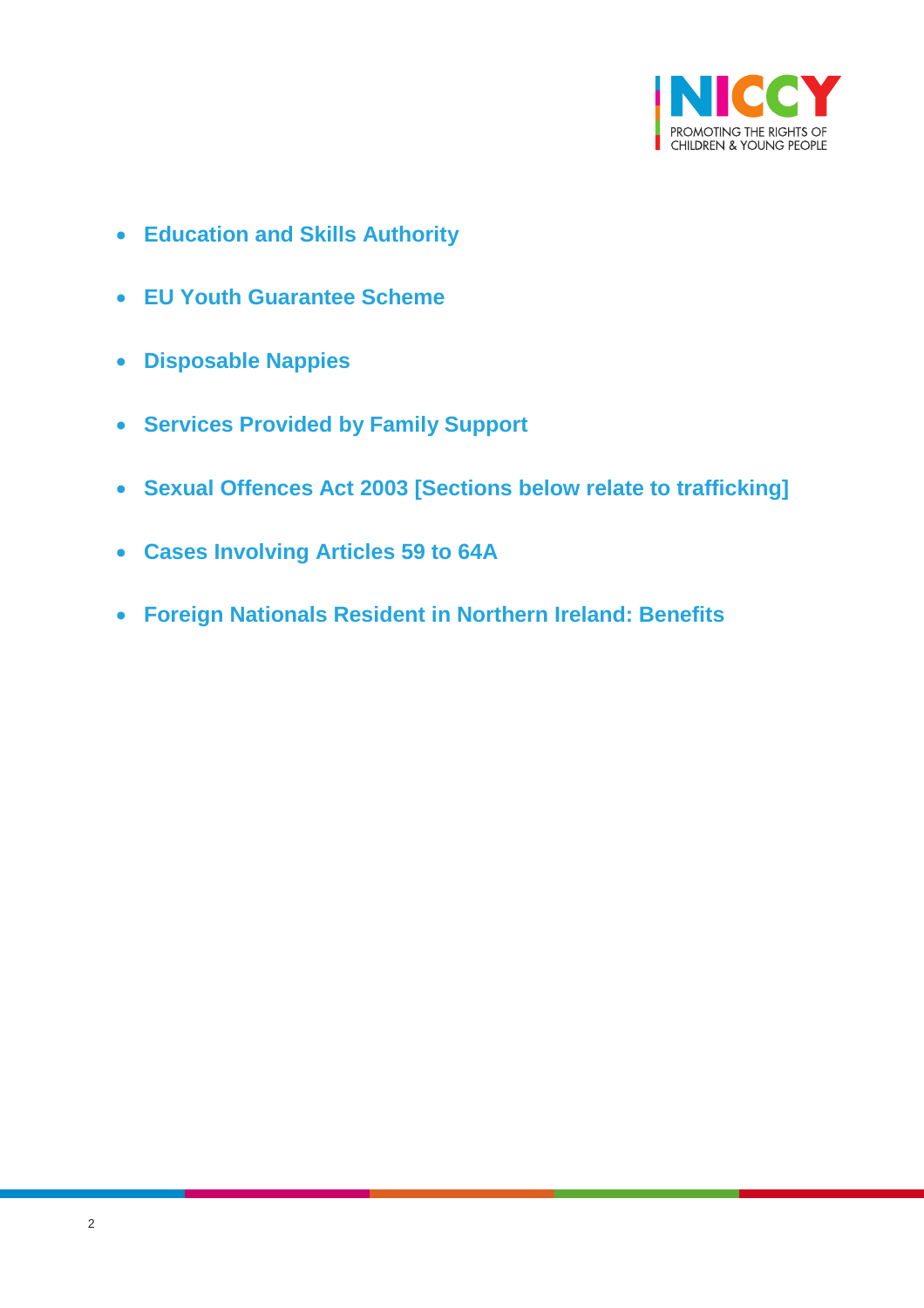

## **Office of the First Minister and deputy First Minister**

### <span id="page-2-0"></span>**Race Equality**

**Mr D Bradley** asked the First Minister and deputy First Minister what progress has been made on updating race equality law. (AQO 6142/11-15)

#### **Mr P Robinson and Mr M McGuinness (The First Minister and deputy First Minister):**

We are currently considering the options for legislative reform. When we have made a decision we will outline our proposals. We intend that the consultation on the draft Racial Equality Strategy will begin shortly and there are a number of questions in relation to reform of the Race Relations Order included in the document.

#### [Back to Top](#page-0-0)

#### <span id="page-2-1"></span>**Racial Equality Strategy**

**Mr F McCann** asked the First Minister and deputy First Minister when their racial equality strategy will go out for consultation. (AQO 6138/11-15)

**Mr P Robinson and Mr M McGuinness:** Following the most recent meeting of the Racial Equality Panel on 1 April, officials are refining the draft consultation document for the Racial Equality Strategy. This exercise is near completion and the public consultation of the revised Strategy will commence very shortly. The consultation will last at least 12 weeks. A number of events will be held in the areas of highest population for minority ethnic people and events will be facilitated in different languages where appropriate. We also intend to use social media to gather views from as many interested parties as we can. At the end of that exercise we intend to have a reinvigorated, contemporary and focused Strategy that will help improve the lives of our minority ethnic people for the next decade.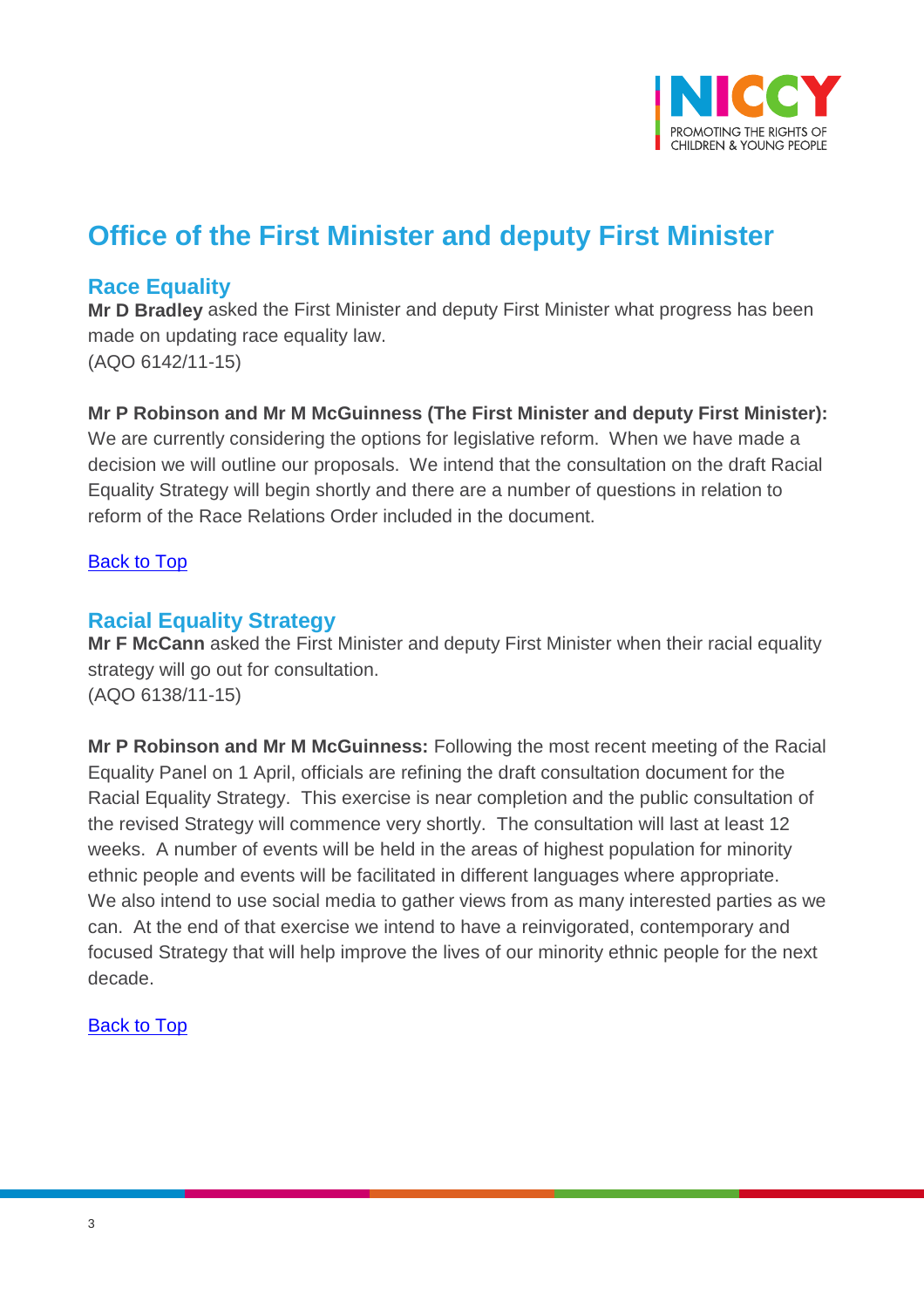

## **Department of Culture, Arts and Leisure**

## <span id="page-3-0"></span>**Libraries NI's Strategy to Promote the Irish Language**

**Mr McGlone** asked the Minister of Culture, Arts and Leisure to detail Libraries NI's strategy to promote the Irish language. (AQW 33404/11-15)

**Ms Ní Chuilín:** Libraries NI's strategy to promote the Irish language is based around my Líofa campaign which aspires to make Irish more accessible to people across the north of Ireland. As part of this strategy, Libraries NI is working to expand its Irish language stock and since April 2011 has spent over £47k on Irish language material. Libraries NI's is endeavoring to make this existing, and any new Irish language information and reading material it acquires in the future, available in the majority of its libraries.

Currently almost 12,500 items of Irish language material (adults' and children's') are available for loan with larger collections deliberately located in branches where interest in the language is particularly strong. In addition Libraries NI holds an extensive collection of Irish language Heritage material which it is seeking to make more readily accessible to the entire community. Libraries NI continues to run an extensive programme of activities and events designed to promote interest in and the use of Irish. These include local Irish language reading groups and conversational circles, storytelling sessions for children, public talks and exhibitions.

Libraries NI will also be launching its 2014 Children's Summer Reading Challenge in June which will incorporate provision for Irish language speakers. The authority is also planning a bilingual workshop (Irish and English) for school children during Community Relations Week in the same month.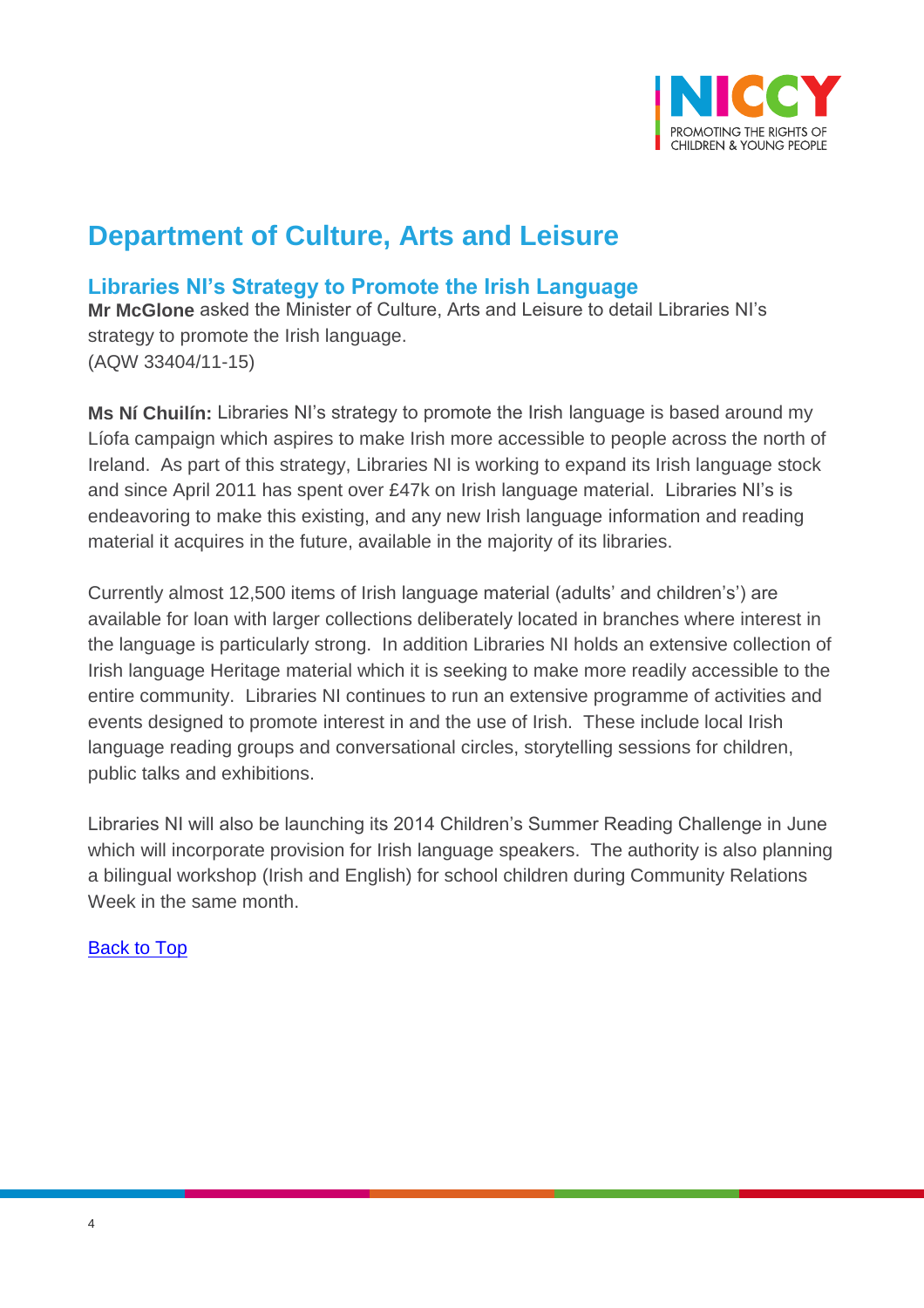

## **Department of Education**

## <span id="page-4-0"></span>**Elective Home Education**

**Mr Campbell** asked the Minister of Education what consideration has been given to how the relevant authorities in other regions of the UK address the issue of Elective Home Education.

(AQW 33615/11-15)

**Mr O'Dowd (The Minister of Education):** Whilst the issue of elective home education is a devolved policy area my Department actively seeks to ensure, as for any policy area, that appropriate consideration is given to how such matters are addressed in other jurisdictions including the south of Ireland, Scotland, England, Wales and further afield.

The Education and Library Boards are currently undertaking an open consultation on their draft guidelines for elective home education and have advised that, in developing the guidelines, information from a range of sources was reviewed. I understand that this included consideration of, for example, the elective home education policy in the South of Ireland, the "Elective Home Education Guidelines for Local Authorities" published in 2007 by the Department for Children, Schools and Families and Birmingham City Council's Elective Home Education Policy.

#### [Back to Top](#page-0-0)

### <span id="page-4-1"></span>**Schools: Physical Education**

**Mr Humphrey** asked the Minister of Education to detail the number of schools in each education sector which offer dance as the physical component for (i) GCSE; and (ii) GCE Physical Education. (AQW 33650/11-15)

**Mr O'Dowd:** The information requested is not collected. The Council for Curriculum Examinations and Assessment (CCEA) has advised that it holds records at subject level only i.e. candidates who have achieved specific grades in GCSE or GCE Physical Education. Although candidates may choose to study 'Dance' as one option/component of the specification, this level of detail is not recorded in the CCEA examinations database.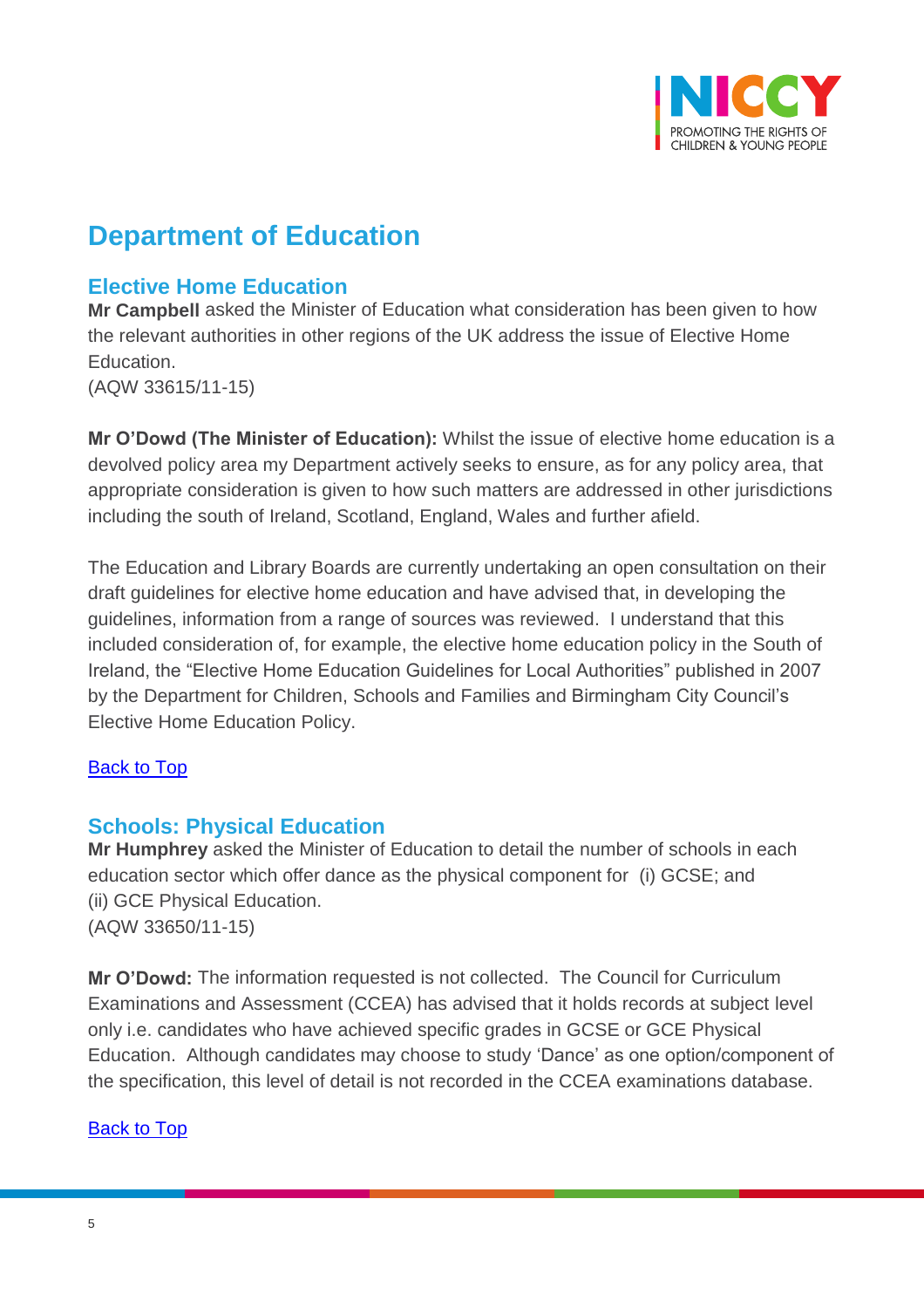

## <span id="page-5-0"></span>**Primary Schools: Curriculum**

**Mr Humphrey** asked the Minister of Education to detail the number of primary schools in each education sector which offer (i) Irish dance; (ii) highland dance; and (iii) Scottish country dance as part of the curriculum. (AQW 33653/11-15)

**Mr O'Dowd:** The Department of Education does not collate information on the types of dance offered by schools in their delivery of the curriculum.

[Back to Top](#page-0-0)

#### <span id="page-5-1"></span>**Post-Primary School Curriculum**

**Mr Humphrey** asked the Minister of Education to detail the number of post-primary schools in each education sector which offer (i) Irish dance; (ii) highland dance; and (iii) Scottish country dance as part of the curriculum. (AQW 33704/11-15)

**Mr O'Dowd:** While dance is prescribed as a specific area to be covered under the Physical Education (PE) Area of Learning of the statutory curriculum at primary level, it is not specified within the PE curriculum for post-primary pupils.

At post-primary level, Key Stage 3 pupils should have opportunities to increase their knowledge, understanding and skills through frequent and regular participation in a balanced programme of athletics, games, gymnastics and swimming. At Key Stage 4, schools have further flexibility with their PE provision as pupils should be enabled to plan and participate in a regular, frequent and balanced programme of physical activity. The content of this balanced programme is a matter for each school. Some post-primary schools may of course offer dance as an option within their PE curriculum, however the Department would not hold this information.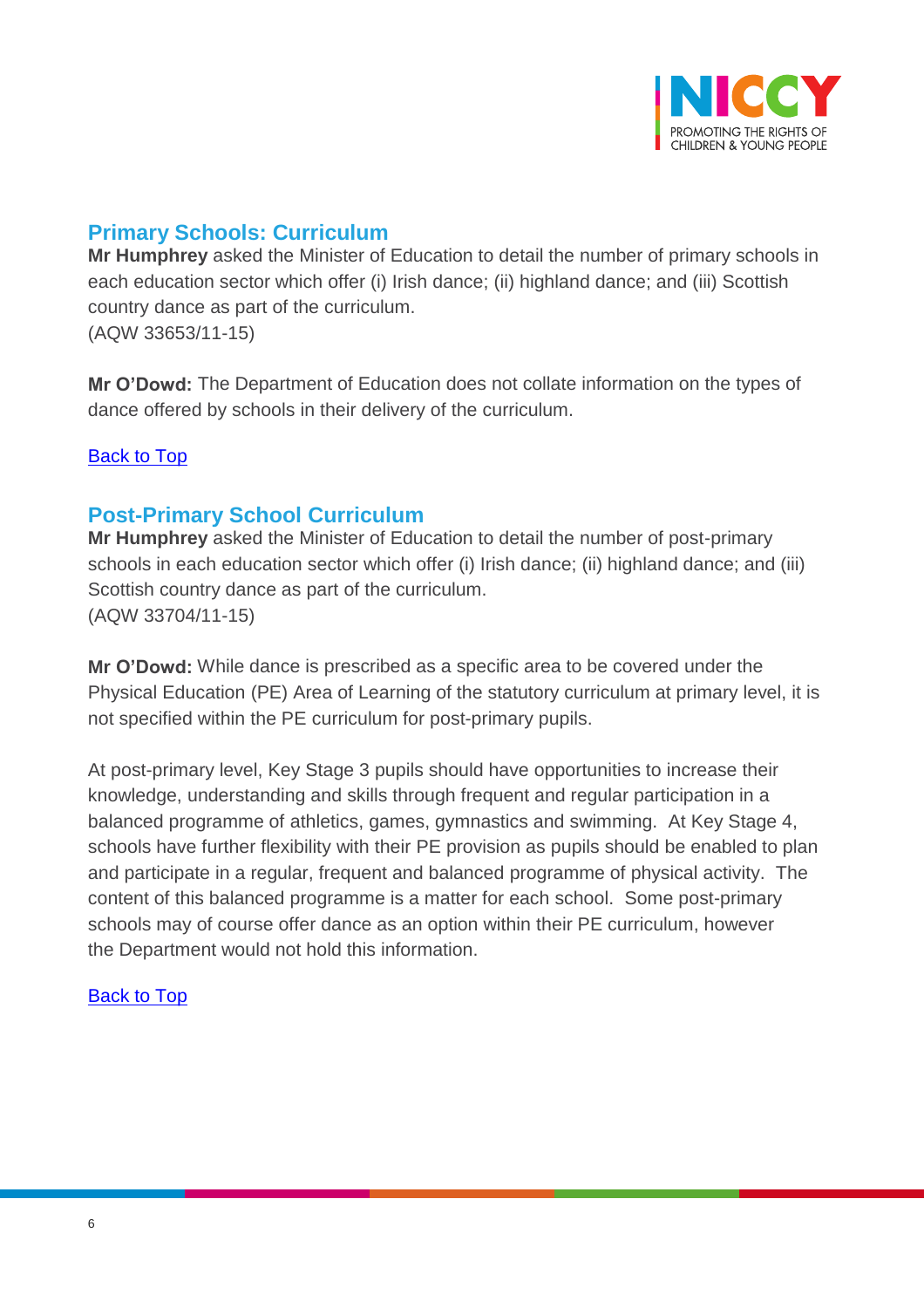

## <span id="page-6-0"></span>**United Nations Convention on the Rights of the Child**

**Mr Humphrey** asked the Minister of Education to detail the obligations that his Department has under the United Nations Convention on the Rights of the Child; and the mechanisms in place to ensure compliance. (AQW 33706/11-15)

**Mr O'Dowd:** My Department is fully committed to the promotion and implementation of the United Nations Convention on the Rights of the Child (the Convention). The principles and four categories of rights of the Convention clearly provide an important guiding framework for the development, implementation and review of Departmental policies, legislation and practice. The Convention places equal emphasis on all rights for children and recognises that these rights are indivisible and interrelated and that decisions with regard to one right must be made in light of all other rights in the Convention.

Reflecting this approach, my Department proactively works to ensure that children's rights are respected, promoted, protected and fulfilled in the development and implementation of legislation and policy. For example, DE makes a vitally important contribution to the protection and fulfillment of children's survival and development rights as detailed under articles 28 and 29 of the UNCRC (which relate specifically to a child's right to a sound and suitable education) and also those under articles 24, 27, 30 and 41. In addition, the Department seeks to ensure that children's protection and participation rights including, for example, those under articles 12, 13, 19, 34 are addressed and fulfilled in developing and implementing Departmental legislation/policy.

<span id="page-6-1"></span>It is important to note, however, that whilst the Westminster Government ratified the Convention in 1991 it has not been directly incorporated into law in GB or the north. The Office of the First Minister and deputy First Minister (OFMDFM) is the lead department here with responsibility for co-ordinating Departmental actions to ensure compliance with the Convention and my Department recently provided detailed information to OFMDFM setting out the actions taken by the Department in this regard. I understand that some of this information is reflected in the State Party's 5th Periodic Report submitted to the United Nations on 23 May 2014.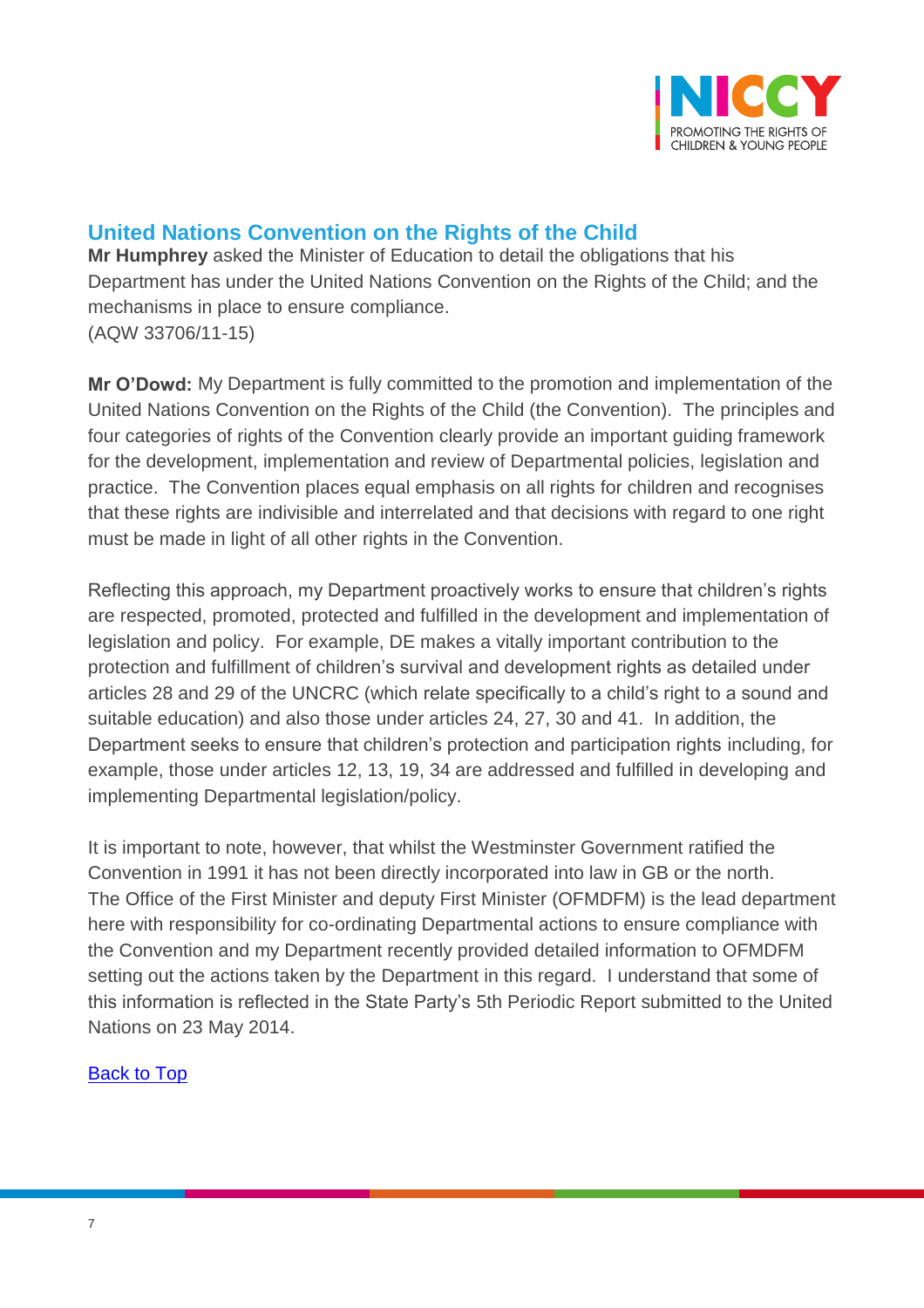

## **Woodlands Speech and Language Unit**

**Mr P Ramsey** asked the Minister of Education what provision is available for Key Stage Two students in the new language classes replacing the Woodlands Speech and Language Unit. (AQW 33736/11-15)

**Mr O'Dowd:** The Western Education and Library Board has advised that, from September 2014, there will be speech and language classes located at Ebrington Primary School, St. Anne's Primary School and Ballykelly Primary School. These classes will be able to cater for pupils with speech and language difficulties at Key Stages One and Two with provision being tailored to the individual learning needs of each pupil attending these units. [Back to Top](#page-0-0)

### <span id="page-7-0"></span>**GCSE and A Level Politics**

**Mr Weir** asked the Minister of Education how many pupils studied (i) GCSE; and (ii) A Level politics in each of the last ten years. (AQW 33784/11-15)

**Mr O'Dowd:** The information requested is contained in the table below. Number of Pupils who made one or more examination entry in Politics at either GCSE or A-level, 2003/04 – 2012/13

| Year    | <b>Pupils with examination</b> | <b>Pupils with examination</b> |  |
|---------|--------------------------------|--------------------------------|--|
|         | entries in GCSE Politics       | entries in A-level Politics    |  |
| 2003/04 | $\Omega$                       | 1078                           |  |
| 2004/05 | 0                              | 1115                           |  |
| 2005/06 | 0                              | 1090                           |  |
| 2006/07 | $\overline{0}$                 | 1011                           |  |
| 2007/08 | 0                              | 978                            |  |
| 2008/09 | 0                              | 1018                           |  |
| 2009/10 | $\overline{0}$                 | 931                            |  |
| 2010/11 | $\overline{0}$                 | 1050                           |  |
| 2011/12 | $\overline{0}$                 | 992                            |  |
| 2012/13 | $\overline{0}$                 | 1001                           |  |

Source: RM Education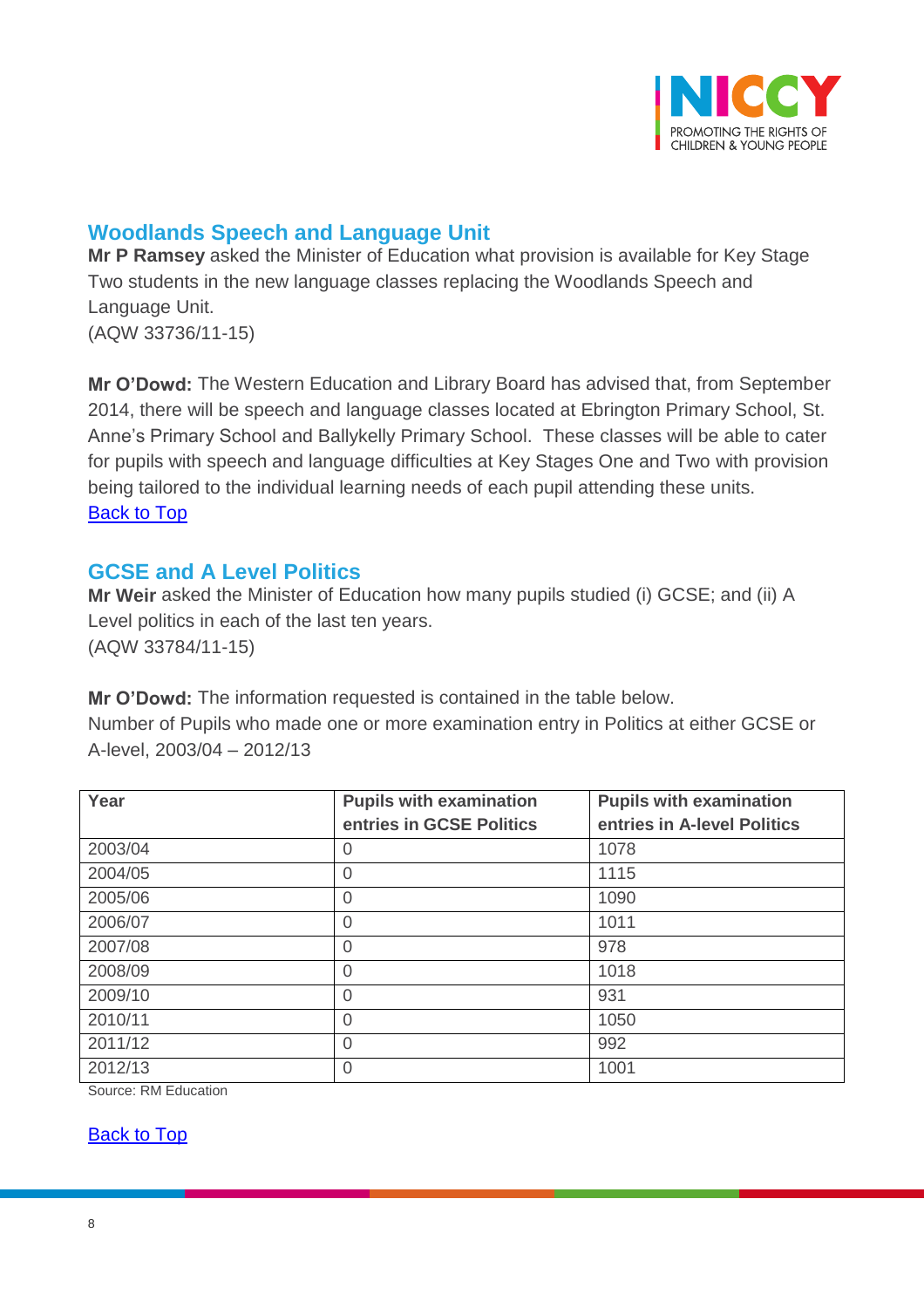

## <span id="page-8-0"></span>**Shankill Manifesto for Education**

**Mr Humphrey** asked the Minister of Education for an update on the implementation of the Shankill Manifesto for Education. (AQO 6223/11-15)

**Mr O'Dowd:** I met with Nigel Dodds MP and Jackie Redpath of the Greater Shankill Partnership Board in December 2013 to discuss the Shankill Manifesto for Education. Since that meeting the Partnership Board has submitted a new proposal to the Department for the development of a framework for collaborative working by relevant agencies and partners with the aim of designating the area a 'Children's Zone'.

I am heartened by the commitment shown by the community leaders and their recognition that the community itself has a particular and significant role to play. I am committed to supporting the framework and their proposal to designate the area as a 'Shankill Children's Zone'. I understand that the community are not at the implementation stage and that there is still work to be undertaken with regard to the framework. However my officials have been working closely with Jackie Redpath and the Greater Shankill Partnership Board and will continue to do so.

#### [Back to Top](#page-0-0)

### <span id="page-8-1"></span>**Free School Meals**

**Mr Brady** asked the Minister of Education whether his Department will benefit from additional resources as a result of the Barnett Consequentials following the decision to extend Free School Meal entitlement in England. (AQO 6227/11-15)

**Mr O'Dowd:** All Barnett consequentials are unhypothecated and hence it is up to the Executive to decide on the use of any additional funding. However I met with the Finance Minister on Tuesday 27 May to discuss how this additional £38 million allocation could be utilised for educational purposes. I will continue to seek to maximise the funding allocated to the education sector.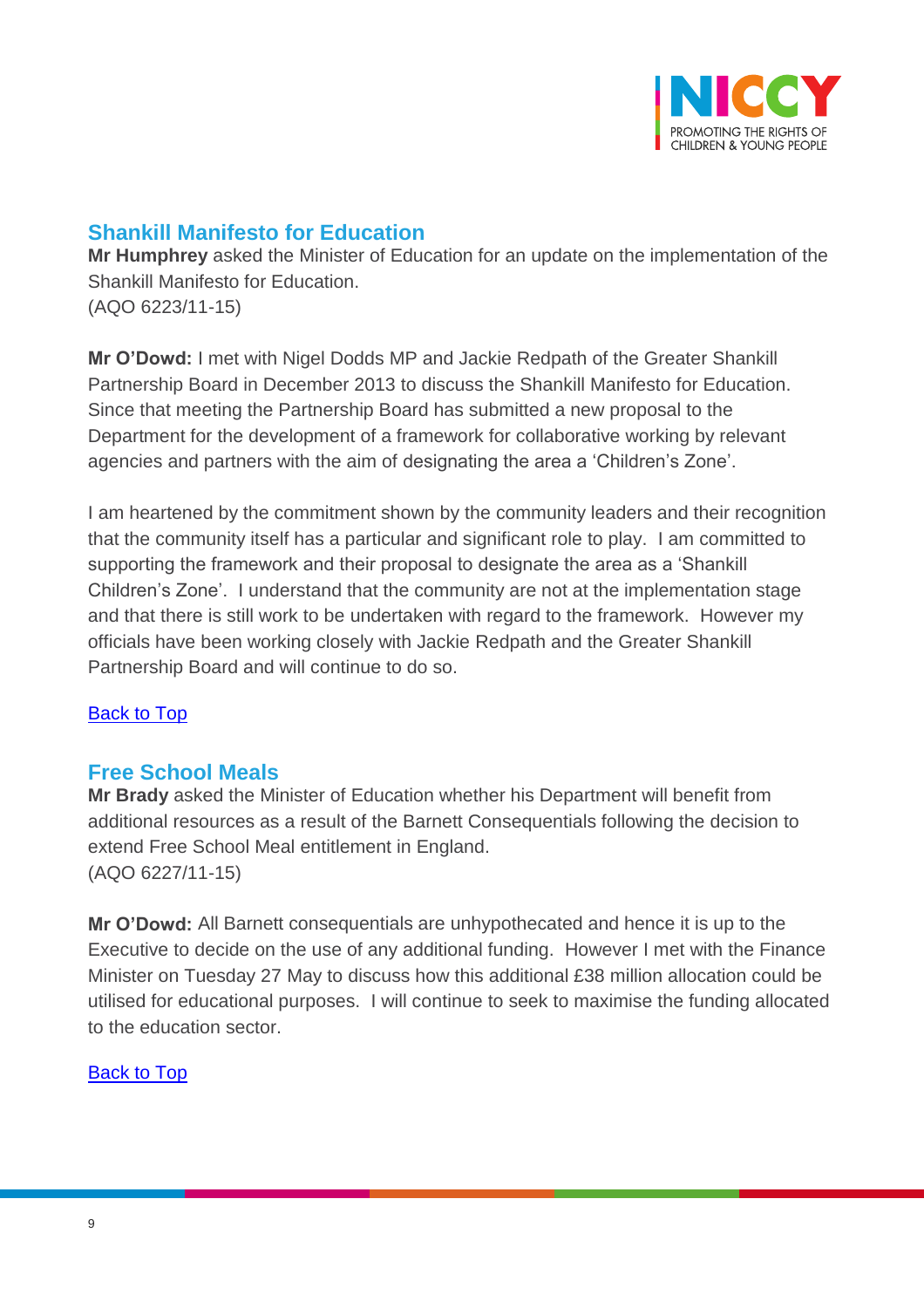

## <span id="page-9-0"></span>**Education and Skills Authority**

**Mr Lyttle** asked the Minister of Education when he will publish his list of alternatives to the Education and Skills Authority and their expected impact on Area Based Planning. (AQO 6228/11-15)

**Mr O'Dowd:** I have submitted a paper to the Executive proposing that the five Education and Library Boards are replaced by one Education Board. This is needed to ensure that education administration will be compatible with our new local councils from 1 April, 2015. Key challenges such as Area Planning will be taken forward in the context of the Executive's agreement.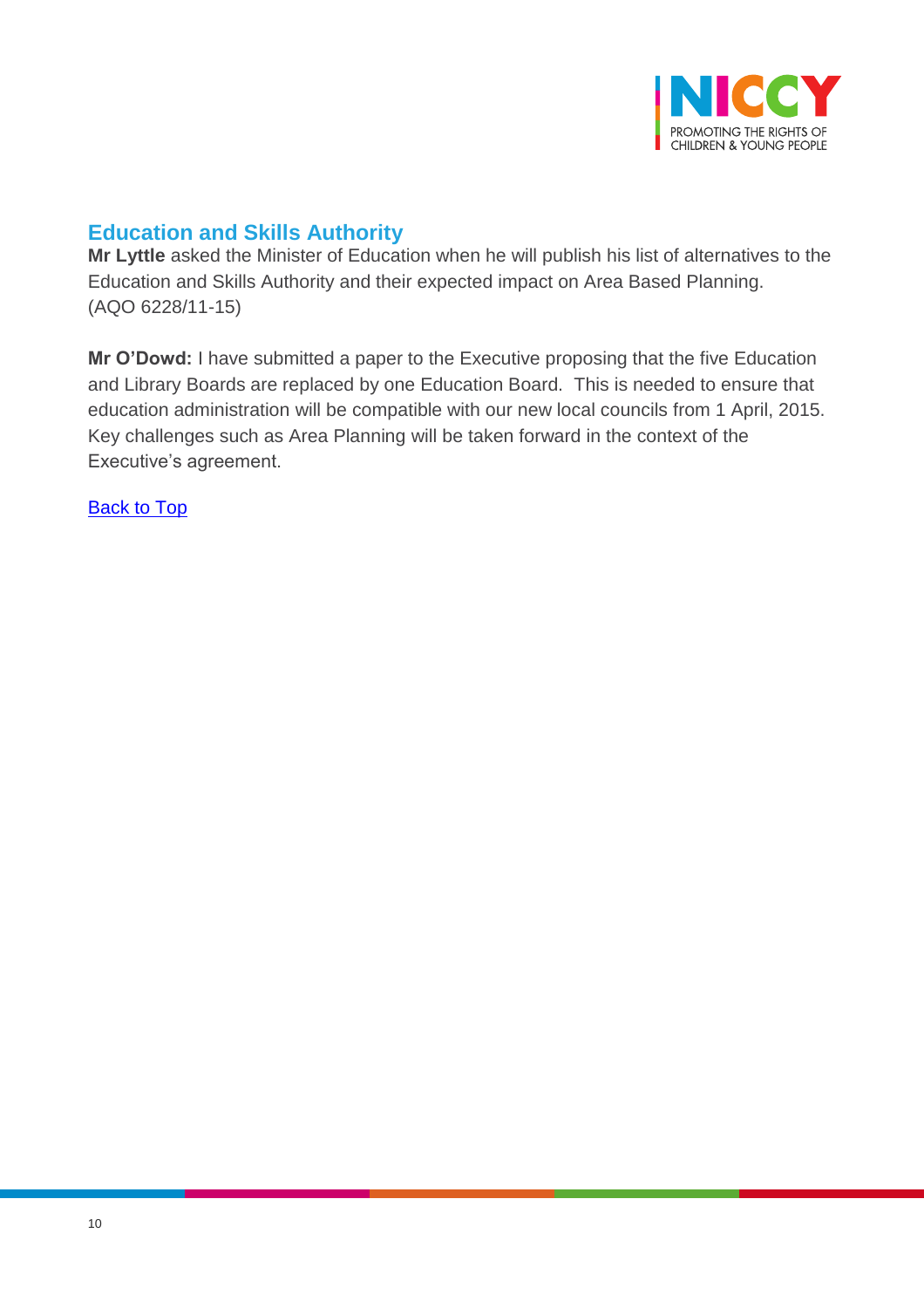

## **Department for Employment and Learning**

## <span id="page-10-0"></span>**EU Youth Guarantee Scheme**

**Ms Fearon** asked the Minister for Employment and Learning how he intends to engage with the recently returned Members of the European Parliament in relation to the establishment of a properly funded EU youth guarantee scheme. (AQO 6243/11-15)

**Dr Farry:** The EU Youth Guarantee is a framework and not a scheme or programme. As our level of youth unemployment, while challenging, is less severe than in many other parts of Europe, Northern Ireland is not eligible for EU Youth Employment Initiative funding.

Through the range of DEL programmes, Northern Ireland is delivering a Youth Guarantee. All 16-17 year old school leavers have a guarantee of a training place through Training for Success with extended eligibility for those with a disability and from an in care background. 18-24 year olds can avail of a range of provision including further education, apprenticeships, foundation degrees, Steps to Work, and the Youth Employment Scheme. In addition my Department provides a comprehensive range of programmes for individuals who are not in employment, education or training supported through the Pathways to Success strategy and the European Social Fund.

My Department plans to allocate over half of the ESF funding for 2014-20 to programmes targeting young people. The ESF allocation to the new Programme for 2014-2020 will be  $\epsilon$ 205 million, giving a total fund value of £417 million, including matched funding. In the new ESF Programme, there will be a specific focus on supporting young people who are not in education, employment or training; this will be through a ring-fenced allocation under Priority 1 of £50 million, which includes matched funding. In addition, young people who are not in education, employment or training will also benefit from activity under Priority 2, through the Community Family Support Programme, and under Priority 3, which will focus on apprenticeships and youth training. During his recent visit to Belfast, Commissioner László Andor acknowledged Northern Ireland's approach to supporting the Youth Guarantee framework.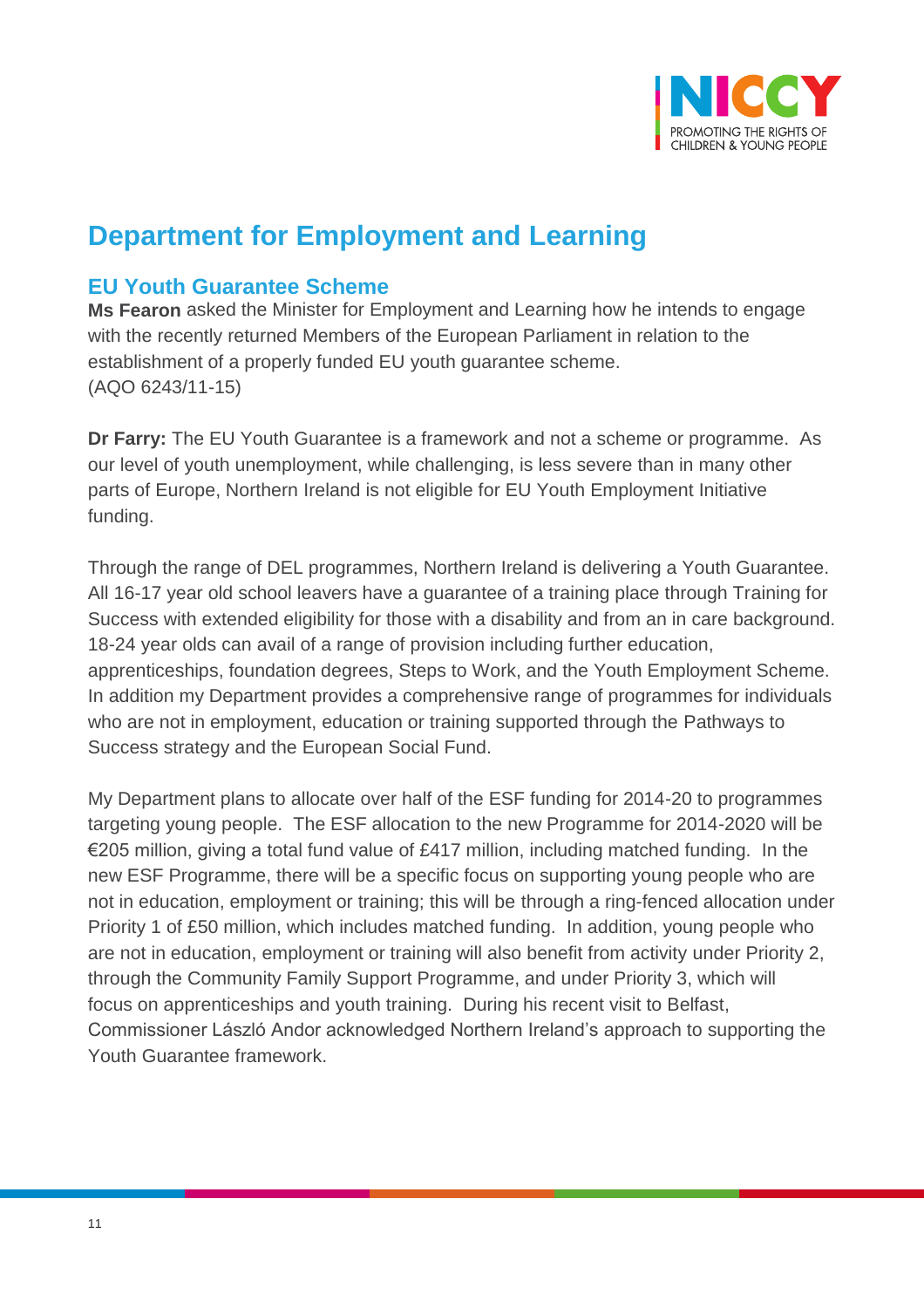

My intention is to work in partnership with the recently returned Members of the European Parliament and anyone else who can help ensure that Northern Ireland maximises all opportunities within Europe, including funding opportunities.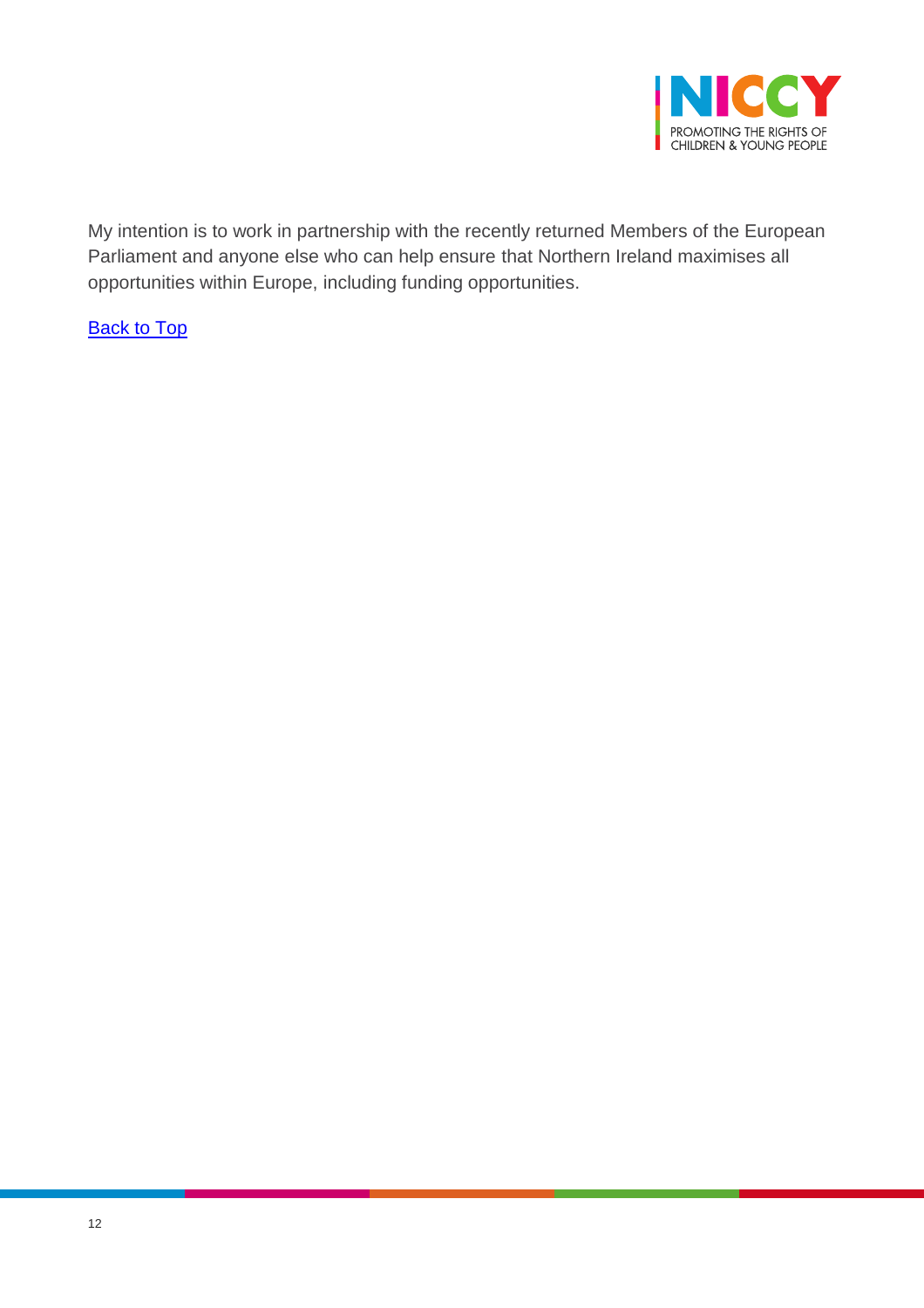

## **Department of Health**

## <span id="page-12-0"></span>**Disposable Nappies**

**Mr Agnew** asked the Minister of Health, Social Services and Public Safety to detail (i) the incentives in place to promote the use of reusable nappies; (ii) the incentives he is putting in place to encourage parents to choose reusable nappies; (iii) for his assessment of the impact the gift of disposable nappies to parents of newborns by corporations has on the uptake of disposable nappies. (AQW 33522/11-15)

**Mr Poots:** The Public Health Agency (PHA) issues The Pregnancy Book to all first time mothers which includes information regarding nappies in general and provides advice on both cloth and disposable nappies.

While the PHA does not provide direct incentives for the use of either type of nappy, The Pregnancy Book does advise that, "Washable cloth nappies are cheaper than disposable nappies, even when you take into account the cost of washing them at home or getting them washed by a laundry service. They are more environmentally friendly and are easily laundered in a 60ºC wash." It also provides advice on accessories needed to use cloth nappies (pins, liners, sterilising equipment etc) and links to information about local suppliers and laundry services.

New mothers are given free product sample-packs and information from Bounty, which is a charitable trust. The samples provide opportunities to 'try before buying'. The packs are issued at the beginning of pregnancy and after a baby is born, and their contents are the responsibility of Bounty.

My Department does not hold information on the impact of these packs on the uptake of disposable nappies.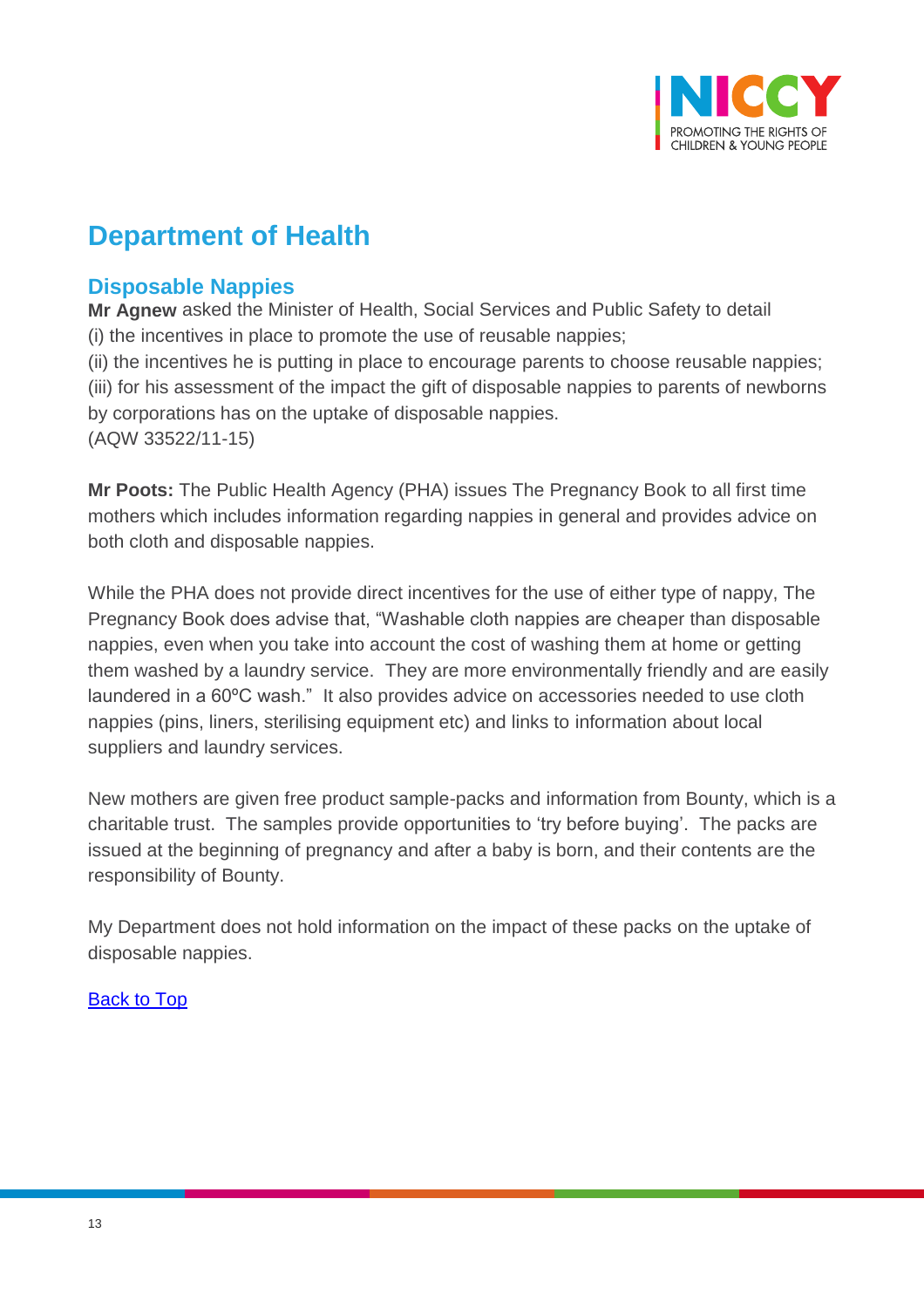

## <span id="page-13-0"></span>**Services Provided by Family Support**

**Mr McGlone** asked the Minister of Health, Social Services and Public Safety what services are provided by Family Support; and to outline the availability of these services in each Health and Social Care Trust. (AQW 33583/11-15)

**Mr Poots:** Family Support is broad term that covers a wide range of services delivered by HSC Trusts and other Agencies. These include:

- Family Intervention Teams:
- The Community Family Support Programme; and
- Family Support Hubs.

Family Intervention Teams are situated within each HSC Trust area and seek to safeguard and promote best outcomes for children and families through the provision of a professional, accountable and quality social work service. They deliver family support and child protection services. They also provide services to court and have the Gateway Service including the single point of entry to access Gateway.

The Community Family Support Programme is a Delivering Social Change signature project entitled 'Pathways to Employment for Young People'. This programme, led by DEL, is being delivered in five areas, based on the Health and Social Care Trust areas. Community Family Support Programme providers work in partnership with statutory agencies such as Health and Social Care Trusts and the Youth Justice Agency to support families.

A Family Support Hub is a multi-agency network of statutory, community and voluntary organizations that either provide early intervention services or work with families who need early intervention services. Delivering Social Change funding has been used to establish a further 10 hubs, bringing the total to 25 across Northern Ireland. This funding will also enable a minimum of 1700 additional family support interventions to be delivered, across a two year period, in addition to the interventions already being provided. The network accepts referrals of families who need early intervention family support and uses their knowledge of local service providers and the Family Support Database (www.familysupportni.gov.uk) to signpost families with specific needs to appropriate services.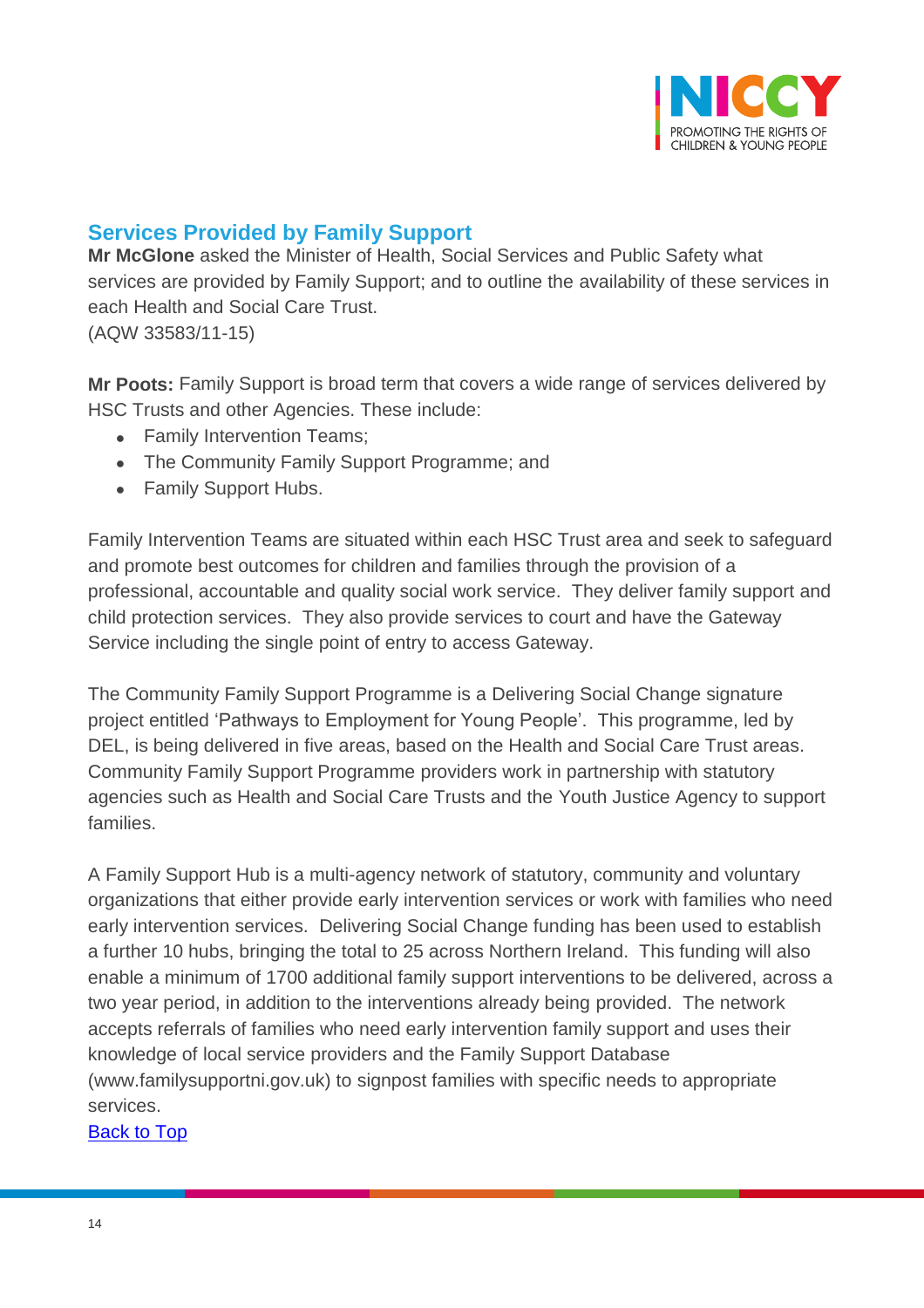

## **Department of Justice**

## <span id="page-14-0"></span>**Sexual Offences Act 2003 [Sections below relate to trafficking]**

**Lord Morrow** asked the Minister of Justice how many cases involving offences under

(i) Section 57 of the Sexual Offences Act 2003;

(ii) Section 58 of the Sexual Offences Act 2003;

(iii) Section 58A of the Sexual Offences Act 2003; and

(iv) Section 59 of the Sexual Offences Act 2003, are

currently in the

(a) Magistrates Court; and (b) Crown court systems, broken down by court division.

(AQW 33659/11-15)

**Mr Ford:** The following table details the number of cases in the Magistrates' Courts by court division as at 27 May 2014. There were no cases in the Crown Court at this date.

| <b>Offence</b>                                    | <b>Court Division</b> |                | Total     |  |
|---------------------------------------------------|-----------------------|----------------|-----------|--|
|                                                   | <b>Ards</b>           | <b>Belfast</b> | Craigavon |  |
| i) Section 57 Sexual Offences Act 2003            |                       |                |           |  |
| ii) Section 58 (1) Sexual Offences Act 2003       |                       |                |           |  |
| iii) Section 58 (1), (a) Sexual Offences Act 2003 |                       |                |           |  |
| (iv) Section 59 Sexual Offences Act 2003          |                       |                |           |  |
| Total                                             |                       |                |           |  |

Source – Integrated Court Operations System.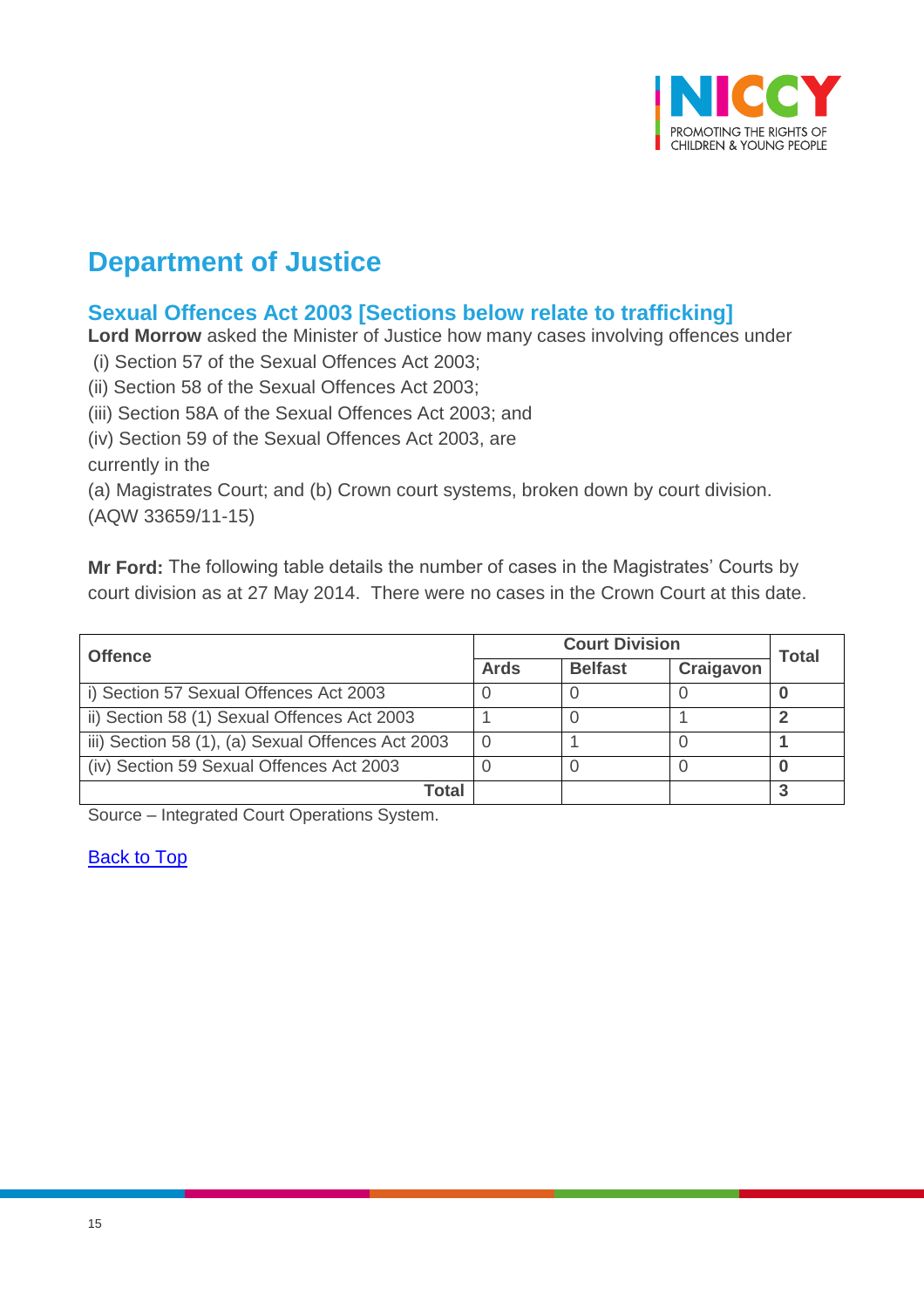

## <span id="page-15-0"></span>**Cases Involving Articles 59 to 64A**

**Lord Morrow** asked the Minister of Justice how many cases involving Articles 59 to 64A inclusive of the Sexual Offences (NI) Order 2008 are currently in the (i) Magistrates Court; and (ii) Crown Court systems, broken down by order and court division. (AQW 33691/11-15)

**Mr Ford:** As at 29 May 2014, there are currently three cases in Belfast Magistrates' Court and two cases in Belfast Crown Court.

Two of the Magistrates' Court cases relate to charges under Article 63 of the Sexual Offences (Northern Ireland) Order 2008 (the Order), the remaining case involves charges under both Articles 63 and 64.

One Crown Court case relates to charges under Article 63 and the other involves charges under both Articles 63 and 64.